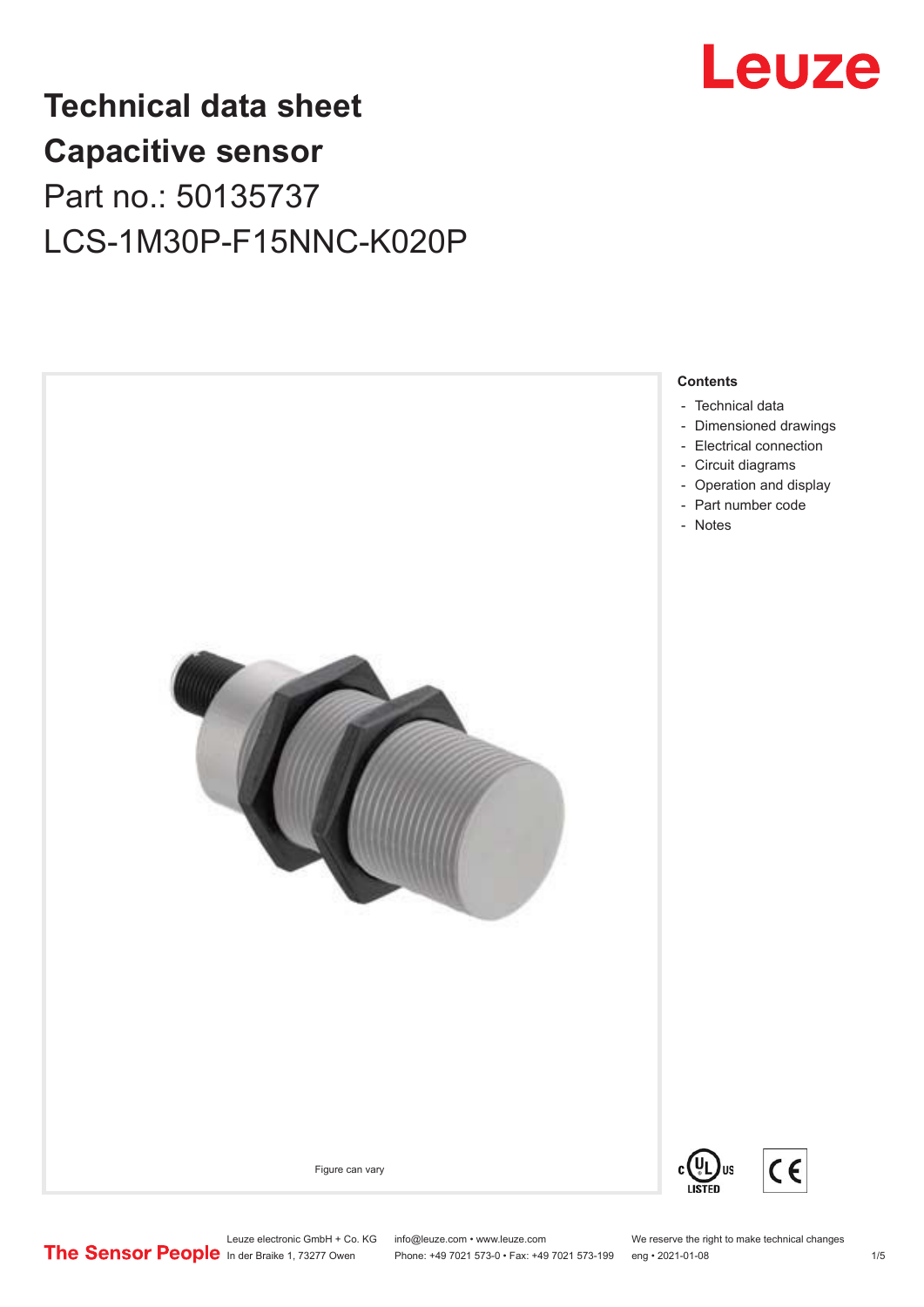### <span id="page-1-0"></span>**Technical data**

# **Leuze**

#### **Basic data**

| <b>Series</b>                                  | LCS-1                        |
|------------------------------------------------|------------------------------|
| Switching distance S <sub>n</sub>              | 2  15 mm                     |
| Assured switching distance                     | $15 \text{ mm}$              |
| <b>Characteristic parameters</b>               |                              |
| <b>MTTF</b>                                    | 343 years                    |
| <b>Electrical data</b>                         |                              |
| <b>Protective circuit</b>                      | Polarity reversal protection |
|                                                | Short circuit protected      |
|                                                |                              |
| Performance data                               |                              |
| Supply voltage U <sub>B</sub>                  | 10  30 V, DC                 |
| <b>Residual ripple</b>                         | 0  10 %, From $U_{\rm B}$    |
| <b>Open-circuit current</b>                    | 15 mA                        |
| Temperature drift, max. (in % of S.)           | 20 %                         |
| Repeatability, max. (in % of S.)               | 2%                           |
| <b>Rated operating current</b>                 | 100 mA                       |
|                                                |                              |
| Outputs                                        |                              |
| Number of digital switching outputs 1 Piece(s) |                              |
| Switching outputs                              |                              |
| <b>Type</b>                                    | Digital switching output     |
| <b>Voltage type</b>                            | DC                           |
|                                                |                              |
| <b>Switching output 1</b>                      |                              |
| <b>Assignment</b>                              | Connection 1, conductor 2    |
| Switching element                              | Transistor, NPN              |
| <b>Switching principle</b>                     | NC (normally closed)         |
| <b>Timing</b>                                  |                              |
|                                                | 100 Hz                       |
| <b>Switching frequency</b>                     |                              |
| <b>Connection</b>                              |                              |
| <b>Number of connections</b>                   |                              |
|                                                | 1 Piece(s)                   |
| <b>Connection 1</b>                            |                              |
| <b>Function</b>                                | Signal OUT                   |
|                                                | Voltage supply               |
| <b>Type of connection</b>                      | Cable                        |
| Cable length                                   | 2,000 mm                     |
| <b>Sheathing material</b>                      | <b>PUR</b>                   |
| <b>Number of conductors</b>                    | 3 -wire                      |
| Wire cross section                             | $0.34 \, \text{mm}^2$        |
|                                                |                              |
| <b>Mechanical data</b>                         |                              |
| Design                                         | Cylindrical                  |
| <b>Thread size</b>                             | M30 x 1.5 mm                 |
| Dimension (Ø x L)                              | 30 mm x 66.5 mm              |
| <b>Type of installation</b>                    | Embedded                     |
| <b>Housing material</b>                        | Plastic                      |
| <b>Plastic housing</b>                         | Polybutylene (PBT)           |
| Sensing face material                          | Plastic, Polybutylene (PBT)  |
| <b>Cover material</b>                          | Plastic, Polybutylene (PBT)  |
| Net weight                                     | 100 <sub>g</sub>             |

| <b>Operation and display</b>        |                                    |
|-------------------------------------|------------------------------------|
| Type of display                     | LED                                |
| <b>Number of LEDs</b>               | 2 Piece(s)                         |
| <b>Operational controls</b>         | Multiturn potentiometer (20 turns) |
| Function of the operational control | Sensitivity adjustment             |
| Switching distance, adjustable      | Yes                                |
| Environmental data                  |                                    |
| Ambient temperature, operation      | $-25$ 85 °C                        |
| <b>Certifications</b>               |                                    |
|                                     |                                    |
| Degree of protection                | IP 67                              |
| <b>Protection class</b>             | Ш                                  |
| <b>Certifications</b>               | c UL US                            |
| <b>Standards applied</b>            | IEC 60947-5-2                      |
| <b>Correction factors</b>           |                                    |
|                                     |                                    |
| <b>Acetone</b>                      | 0.75                               |
| <b>Acrylic resin</b>                | 0.10.25                            |
| Alcohol                             | 0.85                               |
| Ammonia                             | 0.70.85                            |
| Aniline                             | 0.4                                |
| <b>Gasoline</b>                     | 0 <sub>1</sub>                     |
| Celluloid                           | 0.15                               |
| Liquid chlorine                     | 0.1                                |
| Ebonite                             | 0.15<br>0.150.35                   |
| <b>Epoxy resin</b><br>Crude oil     | 0.05                               |
| <b>Ethanol</b>                      | 0.85                               |
| Ethylene glycol                     | 0.93                               |
| Freon R22 and 502 (liquid)          | 0.35                               |
| Grain                               | 0.150.3                            |
| Glass                               | 0.20.55                            |
| Glycerin                            | 0.98                               |
| <b>Rubber</b>                       | 0.150.9                            |
| Wood, wet                           | 0.60.85                            |
| Wood, dry                           | 0.10.4                             |
| <b>Carbon dioxide</b>               | 0                                  |
| Air                                 | 0                                  |
| <b>Marble</b>                       | 0.5                                |
| <b>Flour</b>                        | 0.05                               |
| <b>Melamine resin</b>               | 0.250.55                           |
| <b>Milk powder</b>                  | 0.2                                |
| <b>Nylon</b>                        | 0.20.3                             |
| Oil-containing paper                | 0.25                               |
| Paper                               | 0.1                                |
| Polyamide                           | 0.3                                |
| Polyester resin                     | 0.150.5                            |
| Pressboard                          | 0.10.3                             |
| <b>PTFE</b>                         | 0.1                                |
| <b>Quartz glass</b>                 | 0.2                                |
| Salt                                | 0.35                               |
| Sand                                | 0.150.3                            |
| Water                               | $\mathbf{1}$                       |
| <b>Cement dust</b>                  | 0.25                               |
| Sugar                               | 0.15                               |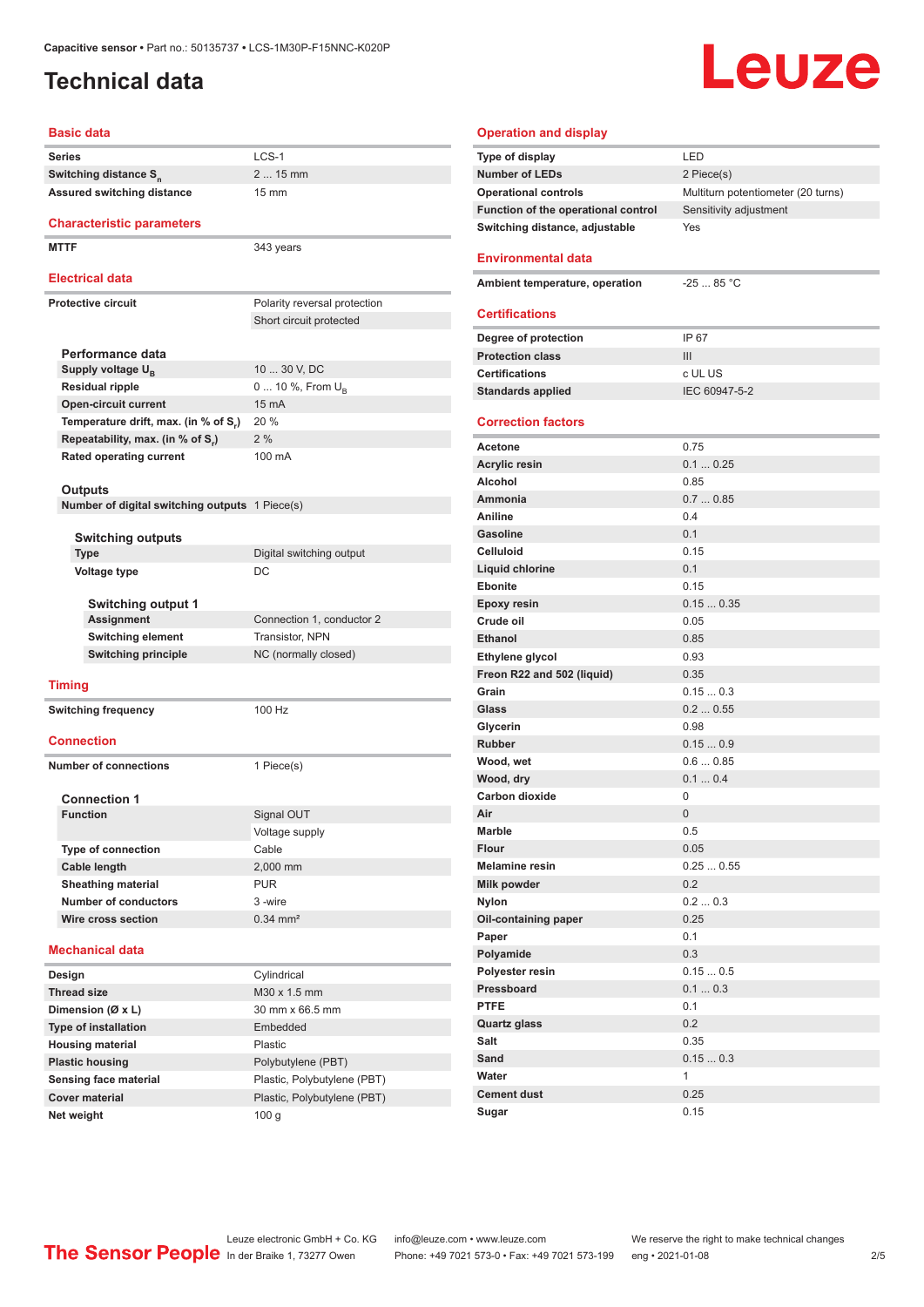### <span id="page-2-0"></span>**Technical data**

| <b>Customs tariff number</b> | 85365019 |
|------------------------------|----------|
| eCl@ss 5.1.4                 | 27270102 |
| eCl@ss 8.0                   | 27270102 |
| eCl@ss 9.0                   | 27270102 |
| eCl@ss 10.0                  | 27270102 |
| eCl@ss 11.0                  | 27270102 |
| <b>ETIM 5.0</b>              | EC002715 |
| <b>ETIM 6.0</b>              | EC002715 |
| <b>ETIM 7.0</b>              | EC002715 |

### **Dimensioned drawings**

All dimensions in millimeters

![](_page_2_Figure_5.jpeg)

![](_page_2_Figure_6.jpeg)

- 1 Active surface
- 2 Housing
- 3 Cover
- 4 Potentiometer
- 5 Green LED, operating voltage display
- 6 Yellow LED, function indicator

### **Electrical connection**

#### **Connection 1**

| <b>Function</b>             | Signal OUT            |
|-----------------------------|-----------------------|
|                             | Voltage supply        |
| Type of connection          | Cable                 |
| Cable length                | 2,000 mm              |
| <b>Sheathing material</b>   | <b>PUR</b>            |
| <b>Number of conductors</b> | 3-wire                |
| Wire cross section          | $0.34 \, \text{mm}^2$ |

#### **Conductor color Conductor assignment Brown** 10 - 30 V DC **Black** OUT **Blue** GND

Leuze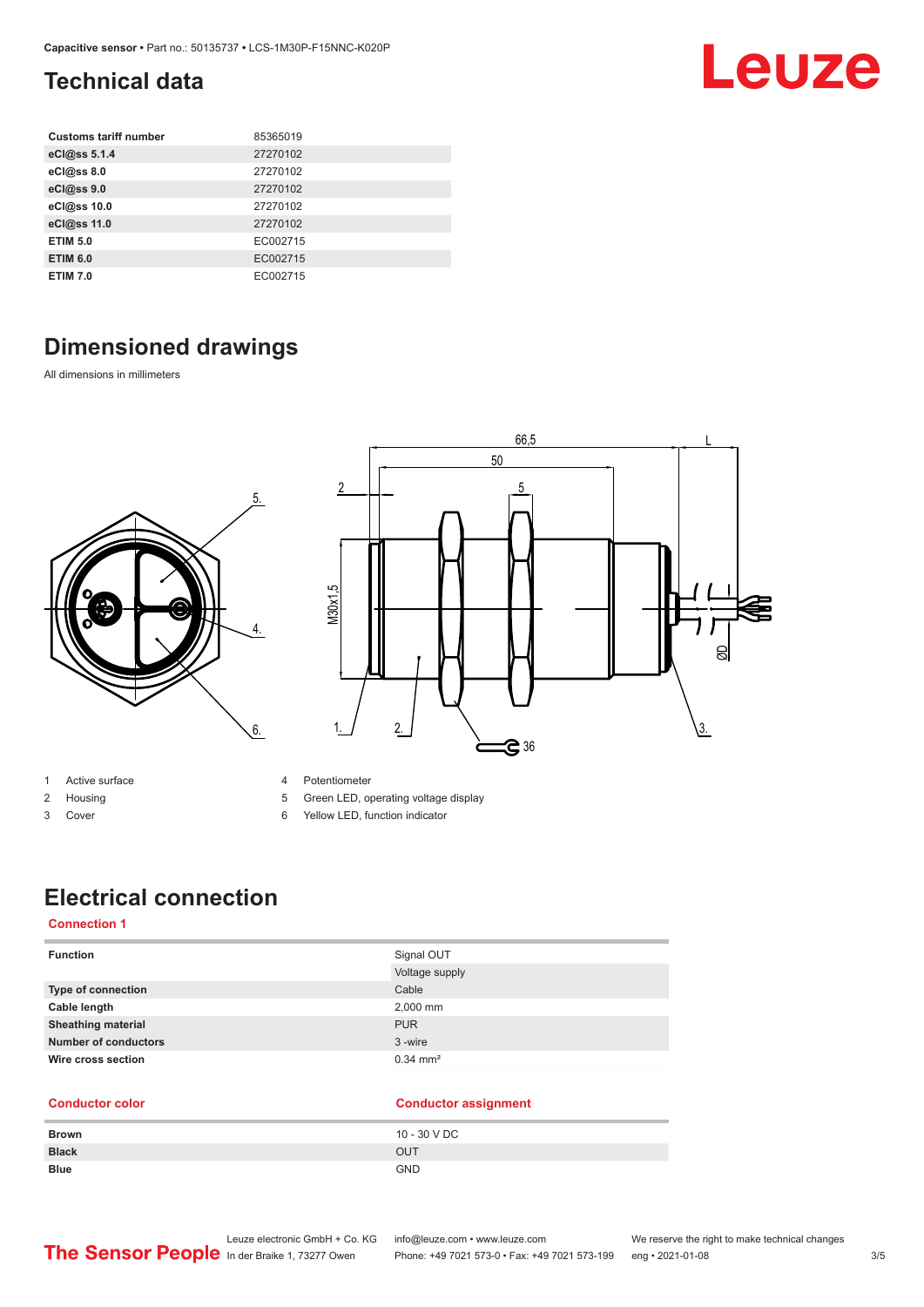### <span id="page-3-0"></span>**Circuit diagrams**

![](_page_3_Picture_2.jpeg)

![](_page_3_Figure_3.jpeg)

### **Operation and display**

| LED            | Display                  | <b>Meaning</b>                   |
|----------------|--------------------------|----------------------------------|
|                | Green, continuous light  | Ready                            |
| $\overline{2}$ | Yellow, continuous light | Switching output/switching state |

### **Part number code**

Part designation: **LCS-ABBBC-DDDEFF-GHHHIJJJ KK**

| <b>LCS</b>   | <b>Operating principle</b><br>LCS: capacitive sensor                                                                                                                                                                                                                                                                                                                                                                                                                                                                                                                                                                                                                                                                                                                                                                       |
|--------------|----------------------------------------------------------------------------------------------------------------------------------------------------------------------------------------------------------------------------------------------------------------------------------------------------------------------------------------------------------------------------------------------------------------------------------------------------------------------------------------------------------------------------------------------------------------------------------------------------------------------------------------------------------------------------------------------------------------------------------------------------------------------------------------------------------------------------|
| A            | <b>Series</b><br>1: series 1 "Extended"<br>2: series 2 "Advanced"                                                                                                                                                                                                                                                                                                                                                                                                                                                                                                                                                                                                                                                                                                                                                          |
| <b>BBB</b>   | Design<br>M12: series with M12 x 1 external thread<br>M18: series with M18 x 1 external thread<br>M30: series with M30 x 1.5 external thread<br>Q40: series in cubic design, length 40 mm<br>Q54: series in cubic design, length 54 mm                                                                                                                                                                                                                                                                                                                                                                                                                                                                                                                                                                                     |
| $\mathbf{C}$ | <b>Housing material</b><br>B: brass<br>M: metal<br>P: plastic/PBT<br>T: PTFE                                                                                                                                                                                                                                                                                                                                                                                                                                                                                                                                                                                                                                                                                                                                               |
| <b>DDD</b>   | Measurement range / type of installation<br>F03: typ. range limit 3.0 mm / embedded installation<br>F04: typ. range limit 4.0 mm / embedded installation<br>F05: typ. range limit 5.0 mm / embedded installation<br>F06: typ. range limit 6.0 mm / embedded installation<br>F08: typ. range limit 8.0 mm / embedded installation<br>F10: typ. range limit 10.0 mm / embedded installation<br>F15: typ. range limit 15.0 mm / embedded installation<br>F20: typ. range limit 20.0 mm / embedded installation<br>N06: typ. range limit 6.0 mm / non-embedded installation<br>N08: typ. range limit 8.0 mm / non-embedded installation<br>N15: typ. range limit 15.0 mm / non-embedded installation<br>N25: typ. range limit 25.0 mm / non-embedded installation<br>N30: typ. range limit 30.0 mm / non-embedded installation |
| Е            | <b>Output function</b><br>B: NC and NO contact<br>N: NPN<br>P: PNP                                                                                                                                                                                                                                                                                                                                                                                                                                                                                                                                                                                                                                                                                                                                                         |
| FF           | Switching<br>NC: normally closed contact<br>NO: normally open contact<br>NP: programmable                                                                                                                                                                                                                                                                                                                                                                                                                                                                                                                                                                                                                                                                                                                                  |
| G            | <b>Connection cable</b><br>$K:$ cable<br>n/a: no cable                                                                                                                                                                                                                                                                                                                                                                                                                                                                                                                                                                                                                                                                                                                                                                     |
| <b>HHH</b>   | Cable length<br>020: length 2,000 mm<br>003: length 300 mm<br>n/a: no cable                                                                                                                                                                                                                                                                                                                                                                                                                                                                                                                                                                                                                                                                                                                                                |